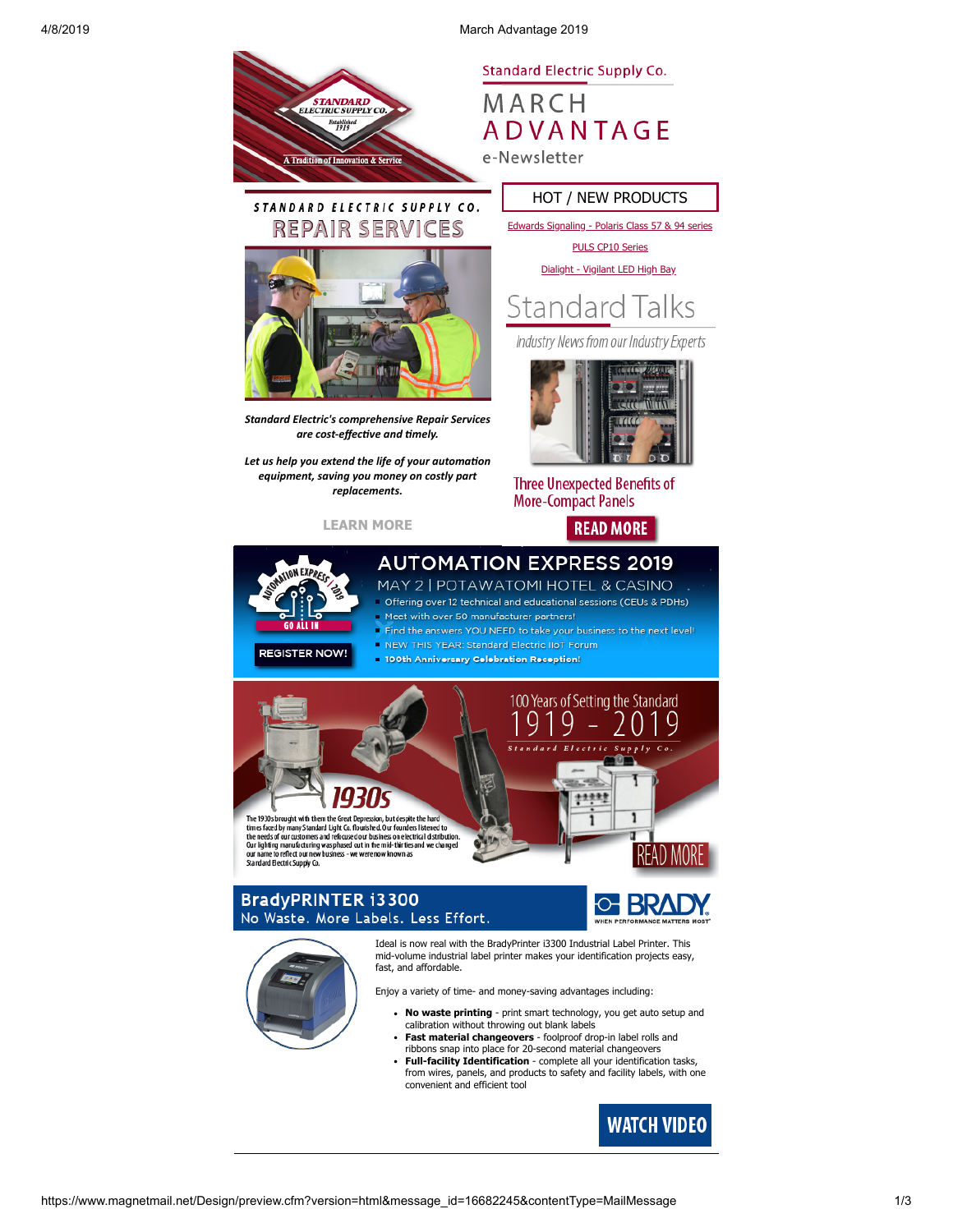4/8/2019 March Advantage 2019

# **TERMINATOR II TMCX** Hazardous area cable glands

E±T•N **Crouse-Hinds series** 

The Terminator<sup>TM</sup> II TMCX Cable Gland is an armored barrier, non-armored barrier, and TECK armored gland used to terminate cable in hazardous locations.

Features and benefits:

- Designed to minimize the opportunity for incorrect assembly
- Full coverage of all popular cables and hub sizes, ensuring a perfect seal in all instances
- Chico® LiquidSeal, an innovative liquid compound with fast gel and cure times, reducing waste times
- Complete with integral dam to facilitate liquid pour



## **INDUSTRIAL NETWORK RJ45 CONNECTORS** Ethernet connectivity for industrial environment





LUTZE's RJ45 connectors are designed with a rugged zinc die-cast metal housing with quick-connect IDC (Insulation Displacement Connector) technology that us user friendly with labor and time saving features as no special tools are required, making them ideal for quick field wiring in industrial applications.

Beneficial features include:

- Transmission frequency 10 Gigabits/s
- Cat 6A
- T568A, T568B or Profinet coded
- Suitable for industrial network and data applications
- $\ddot{\phantom{a}}$ UL Listed



# **InSIGHT DATA MONITORING** Monitor critial performance indicators





Data collection and analytics in today's market are increasingly important to ensuring efficiency, uptime, and quality. For any industrial manufacturer or data center owner, the ability to predict costly downtime before it happens is critical to maintaining productivity.

The Hubbell inSIGHTTM Data Monitoring line includes:

- $\ddot{\phantom{a}}$ Pin and sleeve devices
- $\ddot{\phantom{a}}$ Ethernet gateways
- $\overline{a}$ Smart power cables
- Circuit and Environmental Monitors
- $\ddot{\phantom{0}}$ Software (cloud-based or local packages)



# **WAGO TOPJOB®S** Rail-Mount Terminal Blocks





The marking system and the multifunctional range of jumpers for the wellknown WAGO TOPJOB® S Rail-Mount Terminal Blocks can also be used for the new rail-mount terminal blocks with levers.

Advantages:

- Three actuation variants: lever, push-button, open tool slot  $\bullet$
- Continuous marking possibilities  $\bullet$
- $\bullet$ Existing range of TOPJOB® S Jumpers for all three models
- Push-in termination of solid, stranded and ferruled conductors for all variants
- Test options for all variants